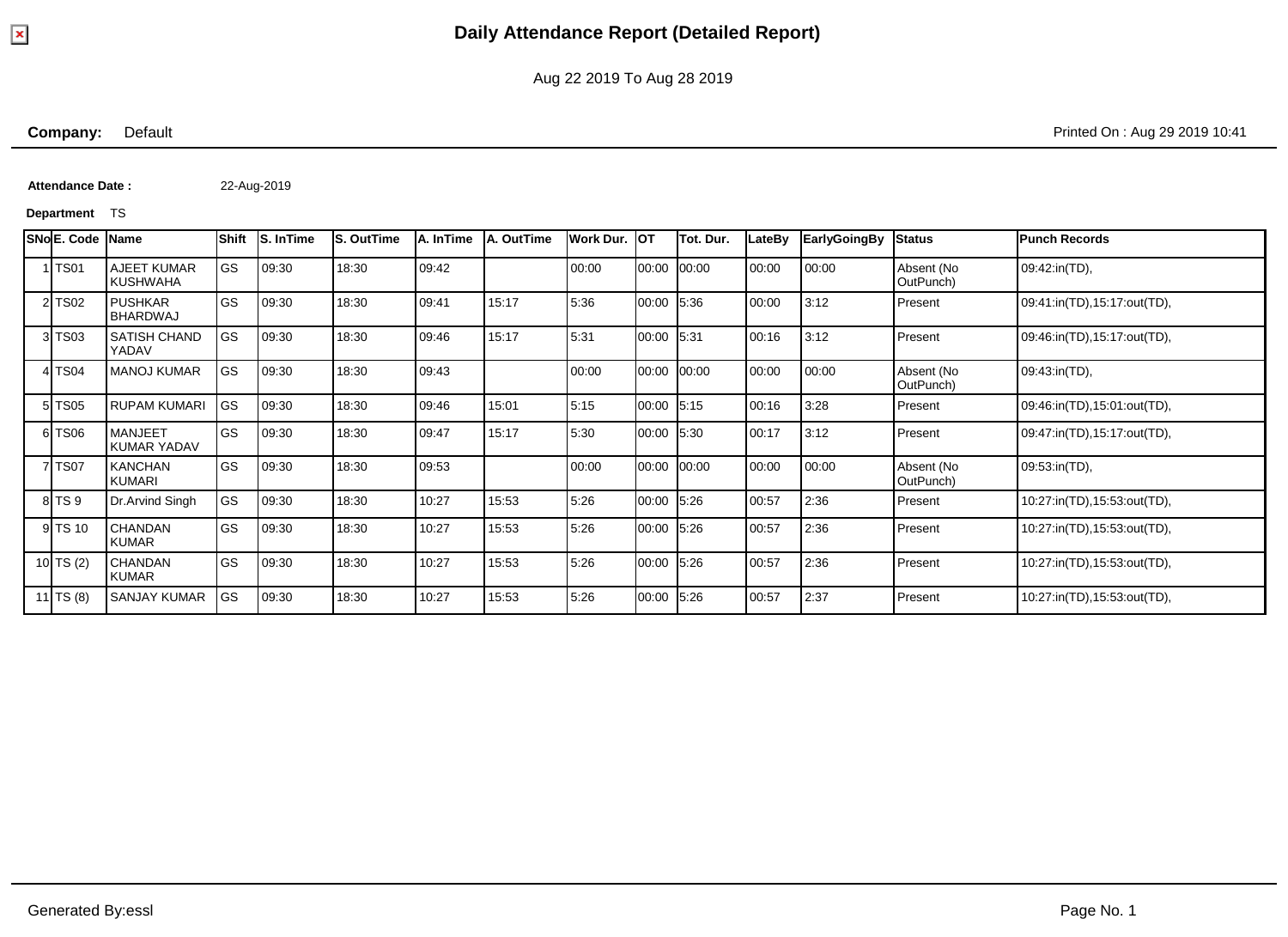

**Attendance Date :** 23-Aug-2019

### **Department** TS

| SNo E. Code | <b>Name</b>                    | Shift      | S. In Time | S. OutTime | A. InTime | A. OutTime | Work Dur. | Іот        | Tot. Dur. | LateBy | <b>EarlyGoingBy</b> | <b>Status</b>           | <b>Punch Records</b>        |
|-------------|--------------------------------|------------|------------|------------|-----------|------------|-----------|------------|-----------|--------|---------------------|-------------------------|-----------------------------|
| 1 TS01      | <b>AJEET KUMAR</b><br>KUSHWAHA | <b>GS</b>  | 09:30      | 18:30      | 09:48     | 15:16      | 5:28      | 00:00      | 5:28      | 00:18  | 3:13                | Present                 | 09:48:in(TD),15:16:out(TD), |
| 2 TS02      | <b>PUSHKAR</b><br>BHARDWAJ     | <b>IGS</b> | 09:30      | 18:30      | 09:27     | 15:15      | 5:46      | 00:00      | 5:46      | 00:00  | 3:14                | Present                 | 09:27:in(TD),15:15:out(TD), |
| 3 TS03      | SATISH CHAND<br>YADAV          | <b>GS</b>  | 09:30      | 18:30      | 09:41     |            | 00:00     | 00:00      | 00:00     | 00:00  | 00:00               | Absent (No<br>OutPunch) | 09:41:in(TD),               |
| 4 TS04      | <b>MANOJ KUMAR</b>             | <b>GS</b>  | 09:30      | 18:30      | 09:48     | 15:17      | 5:29      | 00:00      | 5:29      | 00:18  | 3:12                | Present                 | 09:48:in(TD),15:17:out(TD), |
| 5 TS05      | <b>RUPAM KUMARI</b>            | <b>GS</b>  | 09:30      | 18:30      | 09:46     | 15:17      | 5:31      | 00:00      | 5.31      | 00:16  | 3:12                | Present                 | 09:46:in(TD),15:17:out(TD), |
| 6 TS06      | <b>MANJEET</b><br>KUMAR YADAV  | <b>GS</b>  | 09:30      | 18:30      | 09:42     | 15:16      | 5:34      | 00:00 5:34 |           | 00:00  | 3:13                | Present                 | 09:42:in(TD),15:16:out(TD), |
| 7 TS07      | <b>KANCHAN</b><br>KUMARI       | <b>GS</b>  | 09:30      | 18:30      | 09:54     |            | 00:00     | 00:00      | 00:00     | 00:00  | 00:00               | Absent (No<br>OutPunch) | 09:54:in(TD),               |
| 8 TS 9      | Dr.Arvind Singh                | <b>GS</b>  | 09:30      | 18:30      | 11:00     | 15:20      | 4:20      | 00:00      | 4:20      | 1:30   | 3:09                | Present                 | 11:00:in(TD),15:20:out(TD), |
| 9 TS 10     | <b>CHANDAN</b><br><b>KUMAR</b> | lgs        | 09:30      | 18:30      | 10:59     | 15:20      | 4:21      | 00:00      | 4.21      | 1:29   | 3:09                | Present                 | 10:59:in(TD),15:20:out(TD), |
| 10 TS (2)   | <b>CHANDAN</b><br><b>KUMAR</b> | <b>IGS</b> | 09:30      | 18:30      | 10:59     | 15:20      | 4:21      | 00:00      | 4.21      | 1:29   | 3:09                | Present                 | 10:59:in(TD),15:20:out(TD), |
| 11 $TS(8)$  | <b>SANJAY KUMAR</b>            | <b>GS</b>  | 09:30      | 18:30      | 11:00     | 15:20      | 4:20      | 00:00      | 4:20      | 1:30   | 3:09                | Present                 | 11:00:in(TD),15:20:out(TD), |

**Attendance Date :** 24-Aug-2019

**Department** TS

|             | <b>SNo E. Code Name</b>               | <b>Shift</b> | <b>S. In Time</b> | <b>IS. OutTime</b> | . InTime | <b>IA. OutTime</b> | <b>Work Dur.</b> | . Іот       | Tot. Dur. | <b>ILateBy</b> | EarlyGoingBy | <b>Status</b> | <b>Punch Records</b> |
|-------------|---------------------------------------|--------------|-------------------|--------------------|----------|--------------------|------------------|-------------|-----------|----------------|--------------|---------------|----------------------|
| <b>TS01</b> | <b>AJEET KUMAR</b><br><b>KUSHWAHA</b> | <b>GS</b>    | 09:30             | 18:30              |          |                    | 00:00            | 00:00 00:00 |           | 00:00          | 00:00        | WeeklyOff     |                      |

Aug 22 2019 To Aug 28 2019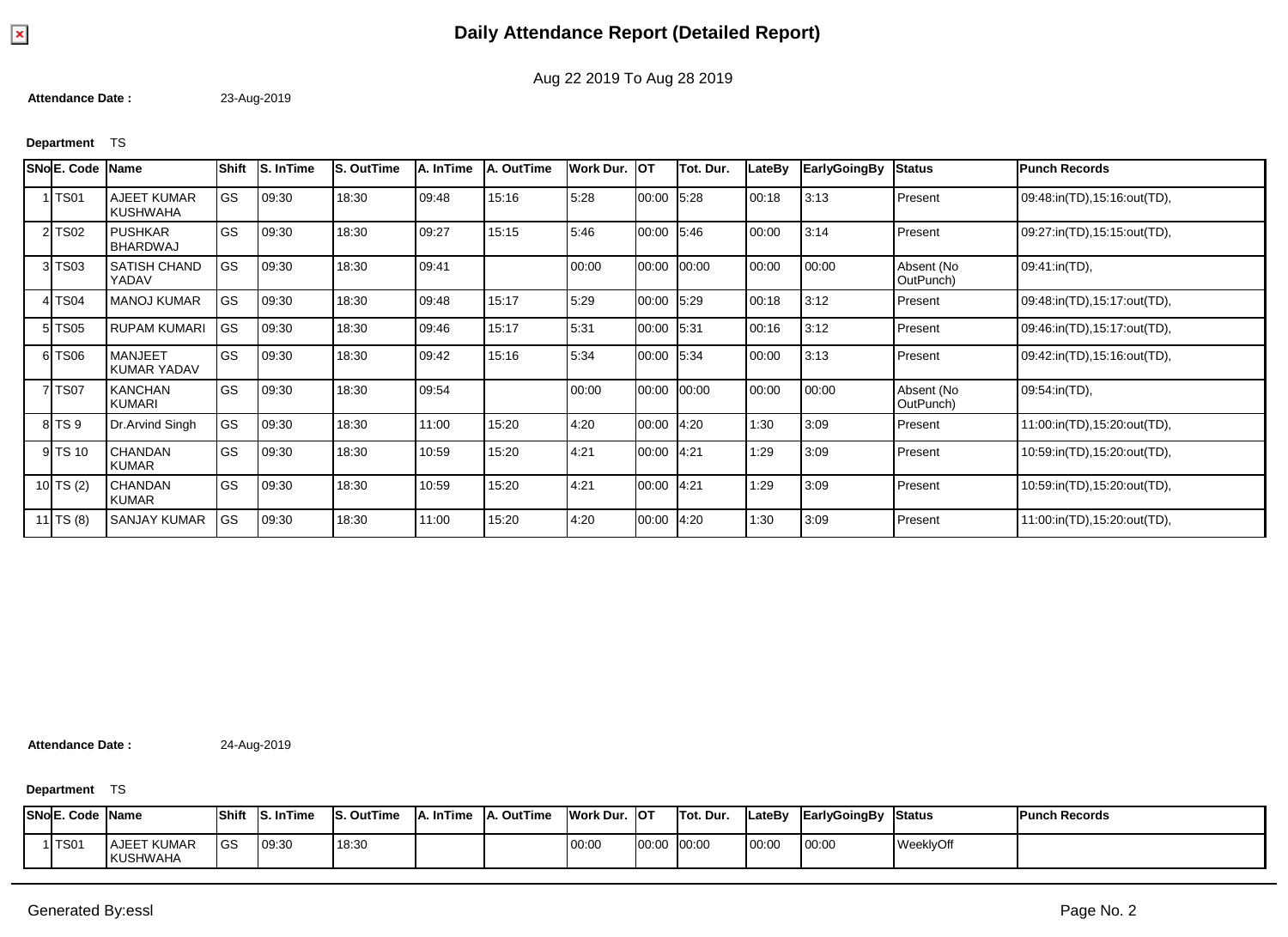|           |                                      |             |       |       | ີ |       |       |       |       |       |           |  |
|-----------|--------------------------------------|-------------|-------|-------|---|-------|-------|-------|-------|-------|-----------|--|
| 2 TS02    | <b>PUSHKAR</b><br>BHARDWAJ           | <b>I</b> GS | 09:30 | 18:30 |   | 00:00 | 00:00 | 00:00 | 00:00 | 00:00 | WeeklyOff |  |
| 3 TS03    | <b>SATISH CHAND</b><br>YADAV         | <b>GS</b>   | 09:30 | 18:30 |   | 00:00 | 00:00 | 00:00 | 00:00 | 00:00 | Absent    |  |
| 4 TS04    | <b>MANOJ KUMAR</b>                   | <b>GS</b>   | 09:30 | 18:30 |   | 00:00 | 00:00 | 00:00 | 00:00 | 00:00 | WeeklyOff |  |
| 5 TS05    | <b>RUPAM KUMARI</b>                  | <b>I</b> GS | 09:30 | 18:30 |   | 00:00 | 00:00 | 00:00 | 00:00 | 00:00 | WeeklyOff |  |
| 6 TS06    | <b>MANJEET</b><br><b>KUMAR YADAV</b> | <b>GS</b>   | 09:30 | 18:30 |   | 00:00 | 00:00 | 00:00 | 00:00 | 00:00 | WeeklyOff |  |
| 7 TS07    | <b>KANCHAN</b><br><b>KUMARI</b>      | <b>GS</b>   | 09:30 | 18:30 |   | 00:00 | 00:00 | 00:00 | 00:00 | 00:00 | Absent    |  |
| 8 TS 9    | Dr.Arvind Singh                      | <b>GS</b>   | 09:30 | 18:30 |   | 00:00 | 00:00 | 00:00 | 00:00 | 00:00 | WeeklyOff |  |
| 9 TS 10   | <b>CHANDAN</b><br><b>KUMAR</b>       | l GS        | 09:30 | 18:30 |   | 00:00 | 00:00 | 00:00 | 00:00 | 00:00 | WeeklyOff |  |
| 10 TS (2) | <b>CHANDAN</b><br>KUMAR              | <b>GS</b>   | 09:30 | 18:30 |   | 00:00 | 00:00 | 00:00 | 00:00 | 00:00 | WeeklyOff |  |
| 11 TS (8) | <b>SANJAY KUMAR</b>                  | <b>IGS</b>  | 09:30 | 18:30 |   | 00:00 | 00:00 | 00:00 | 00:00 | 00:00 | WeeklyOff |  |

Aug 22 2019 To Aug 28 2019

**Attendance Date :** 25-Aug-2019

### **Department** TS

|  | <b>ISNoE. Code IName</b> |                                       | <b>Shift</b> | <b>IS. InTime</b> | S. OutTime | <b>A. In Time A. Out Time</b> | Work Dur. OT |             | <b>Tot. Dur.</b> | <b>ILateBv</b> | EarlyGoingBy | <b>Status</b> | <b>Punch Records</b> |
|--|--------------------------|---------------------------------------|--------------|-------------------|------------|-------------------------------|--------------|-------------|------------------|----------------|--------------|---------------|----------------------|
|  | ITS01                    | <b>AJEET KUMAR</b><br><b>KUSHWAHA</b> | <b>IGS</b>   | 09:30             | 18:30      |                               | 00:00        | 00:00 00:00 |                  | 00:00          | 00:00        | WeeklyOff     |                      |
|  | 2 TS02                   | <b>IPUSHKAR</b><br><b>BHARDWAJ</b>    | <b>IGS</b>   | 09:30             | 18:30      |                               | 00:00        | 00:00 00:00 |                  | 00:00          | 00:00        | WeeklyOff     |                      |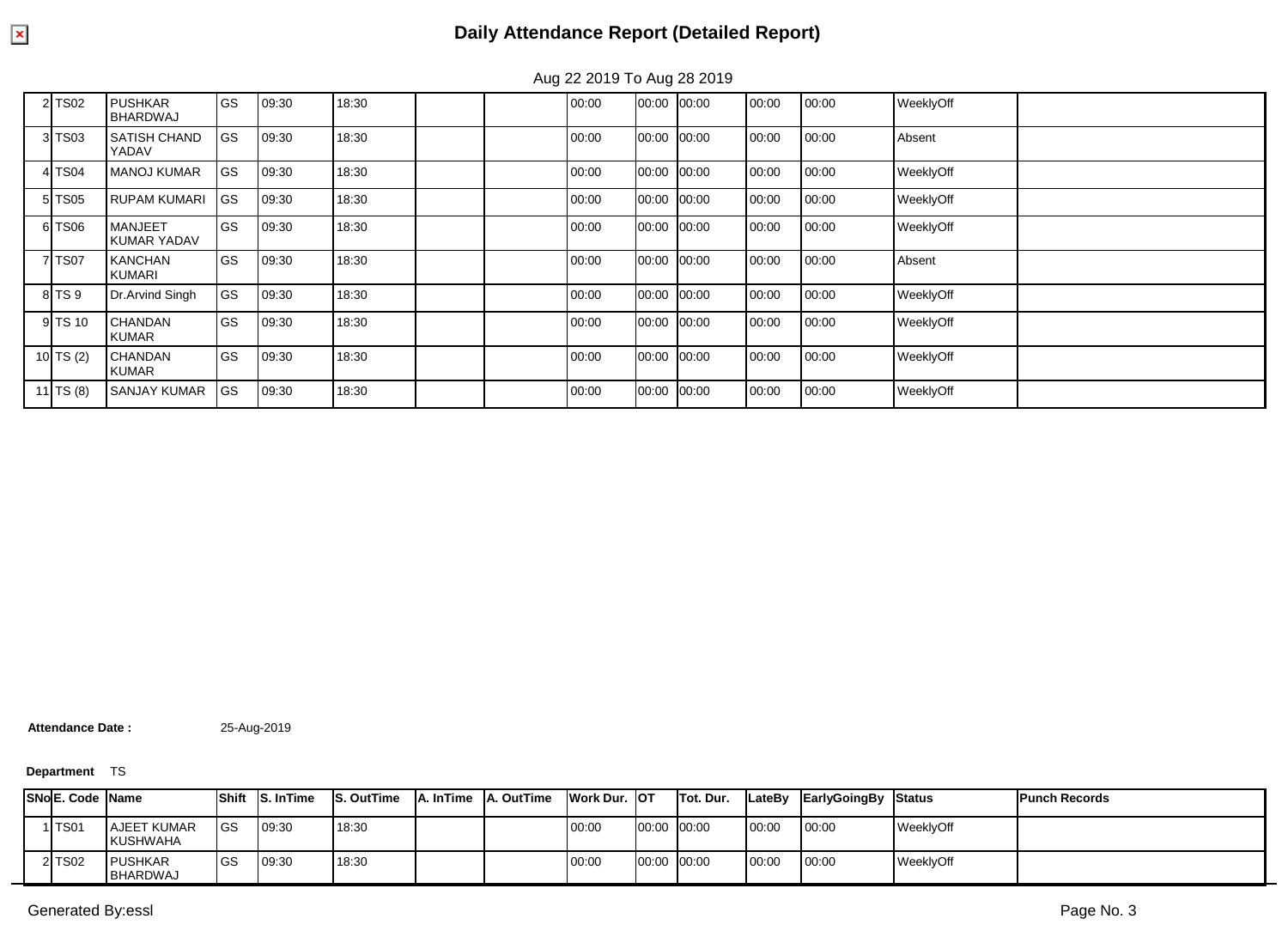| <b>GS</b><br>3 TS03<br><b>SATISH CHAND</b><br>Absent<br>18:30<br>00:00<br>00:00<br>00:00<br>00:00<br>09:30<br>00:00<br>YADAV<br><b>IGS</b><br>18:30<br>00:00<br>00:00<br>00:00<br><b>MANOJ KUMAR</b><br>00:00<br>00:00<br>WeeklyOff<br>4 TS04<br>09:30<br>lgs<br>18:30<br>00:00<br>00:00<br>5 TS05<br>00:00<br>00:00<br>WeeklyOff<br><b>RUPAM KUMARI</b><br>09:30<br>00:00<br><b>I</b> GS<br>6 TS06<br><b>MANJEET</b><br>18:30<br>00:00<br>00:00<br>00:00<br>00:00<br>00:00<br>WeeklyOff<br>09:30<br><b>KUMAR YADAV</b><br><b>GS</b><br>18:30<br>00:00<br>00:00<br>Absent<br>7 TS07<br><b>KANCHAN</b><br>00:00<br>00:00<br>09:30<br>00:00<br>KUMARI<br>GS<br>Dr.Arvind Singh<br>18:30<br>00:00<br>00:00<br>8 TS 9<br>00:00<br>00:00<br>00:00<br>WeeklyOff<br>09:30<br><b>I</b> GS<br>18:30<br>9 TS 10<br><b>CHANDAN</b><br>00:00<br>00:00<br>WeeklyOff<br>00:00<br>00:00<br>09:30<br>00:00<br><b>KUMAR</b><br><b>IGS</b><br>18:30<br>00:00<br>00:00<br>00:00<br>10 TS (2)<br>00:00<br><b>CHANDAN</b><br>00:00<br>WeeklyOff<br>09:30<br><b>KUMAR</b> |           |                     |     |       |       |       |       |       |       |       |           |  |
|-----------------------------------------------------------------------------------------------------------------------------------------------------------------------------------------------------------------------------------------------------------------------------------------------------------------------------------------------------------------------------------------------------------------------------------------------------------------------------------------------------------------------------------------------------------------------------------------------------------------------------------------------------------------------------------------------------------------------------------------------------------------------------------------------------------------------------------------------------------------------------------------------------------------------------------------------------------------------------------------------------------------------------------------------------|-----------|---------------------|-----|-------|-------|-------|-------|-------|-------|-------|-----------|--|
|                                                                                                                                                                                                                                                                                                                                                                                                                                                                                                                                                                                                                                                                                                                                                                                                                                                                                                                                                                                                                                                     |           |                     |     |       |       |       |       |       |       |       |           |  |
|                                                                                                                                                                                                                                                                                                                                                                                                                                                                                                                                                                                                                                                                                                                                                                                                                                                                                                                                                                                                                                                     |           |                     |     |       |       |       |       |       |       |       |           |  |
|                                                                                                                                                                                                                                                                                                                                                                                                                                                                                                                                                                                                                                                                                                                                                                                                                                                                                                                                                                                                                                                     |           |                     |     |       |       |       |       |       |       |       |           |  |
|                                                                                                                                                                                                                                                                                                                                                                                                                                                                                                                                                                                                                                                                                                                                                                                                                                                                                                                                                                                                                                                     |           |                     |     |       |       |       |       |       |       |       |           |  |
|                                                                                                                                                                                                                                                                                                                                                                                                                                                                                                                                                                                                                                                                                                                                                                                                                                                                                                                                                                                                                                                     |           |                     |     |       |       |       |       |       |       |       |           |  |
|                                                                                                                                                                                                                                                                                                                                                                                                                                                                                                                                                                                                                                                                                                                                                                                                                                                                                                                                                                                                                                                     |           |                     |     |       |       |       |       |       |       |       |           |  |
|                                                                                                                                                                                                                                                                                                                                                                                                                                                                                                                                                                                                                                                                                                                                                                                                                                                                                                                                                                                                                                                     |           |                     |     |       |       |       |       |       |       |       |           |  |
|                                                                                                                                                                                                                                                                                                                                                                                                                                                                                                                                                                                                                                                                                                                                                                                                                                                                                                                                                                                                                                                     |           |                     |     |       |       |       |       |       |       |       |           |  |
|                                                                                                                                                                                                                                                                                                                                                                                                                                                                                                                                                                                                                                                                                                                                                                                                                                                                                                                                                                                                                                                     | 11 TS (8) | <b>SANJAY KUMAR</b> | IGS | 09:30 | 18:30 | 00:00 | 00:00 | 00:00 | 00:00 | 00:00 | WeeklyOff |  |

Aug 22 2019 To Aug 28 2019

Attendance Date : 26-Aug-2019

**Department** TS

| <b>ISNoE. Code IName</b> |                                       |           | <b>Shift IS. In Time</b> | <b>IS. OutTime</b> |       | <b>A. InTime LA. OutTime</b> | <b>IWork Dur. IOT</b> |            | Tot. Dur. | <b>ILateBv</b> | EarlyGoingBy | <b>S</b> tatus | <b>Punch Records</b>        |
|--------------------------|---------------------------------------|-----------|--------------------------|--------------------|-------|------------------------------|-----------------------|------------|-----------|----------------|--------------|----------------|-----------------------------|
| 1 TS01                   | <b>AJEET KUMAR</b><br><b>KUSHWAHA</b> | <b>GS</b> | 09:30                    | 18:30              | 10:02 | 15:19                        | 15:17                 | 00:00 5:17 |           | 00:32          | 3:10         | Present        | 10:02:in(TD),15:19:out(TD), |
| 2 TS02                   | <b>IPUSHKAR</b><br><b>BHARDWAJ</b>    | <b>GS</b> | 09:30                    | 18:30              | 09:36 | 15:11                        | 5:35                  | 00:00 5:35 |           | 00:00          | 3:18         | Present        | 09:36:in(TD),15:11:out(TD), |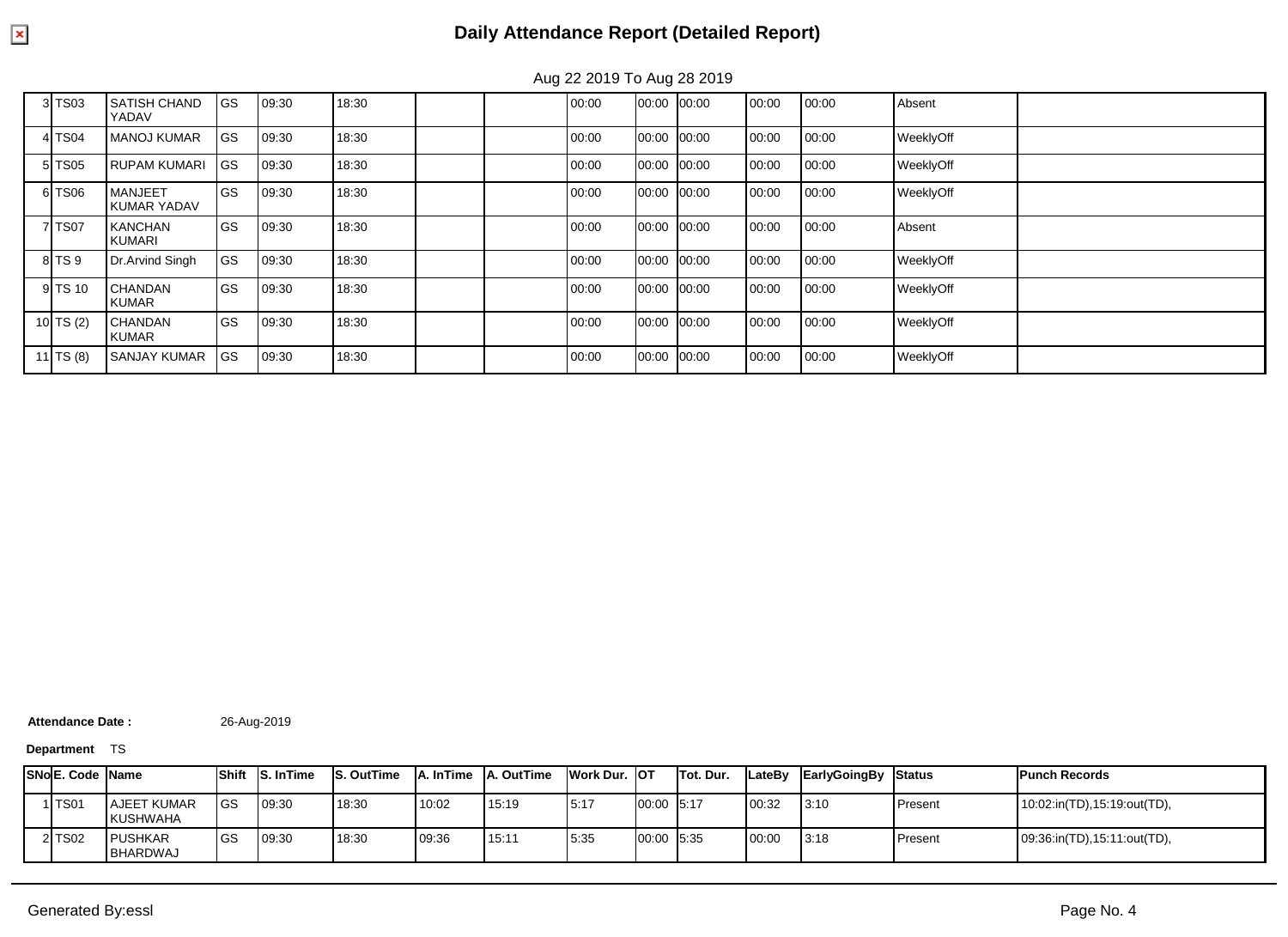| 3 TS03    | <b>SATISH CHAND</b><br>YADAV   | GS         | 09:30 | 18:30 | 09:37 | 15:18 | 5:41  | 00:00      | 5:41  | 00:00 | 3:11  | Present                 | 09:37:in(TD),15:18:out(TD), |
|-----------|--------------------------------|------------|-------|-------|-------|-------|-------|------------|-------|-------|-------|-------------------------|-----------------------------|
| 4 TS04    | <b>MANOJ KUMAR</b>             | GS         | 09:30 | 18:30 | 10:02 | 15:19 | 5:17  | 00:00 5:17 |       | 00:32 | 3:10  | <b>Present</b>          | 10:02:in(TD),15:19:out(TD), |
| 5 TS05    | <b>RUPAM KUMARI</b>            | <b>GS</b>  | 09:30 | 18:30 | 09:41 | 15:19 | 5:38  | 00:00      | 5:38  | 00:00 | 3:10  | Present                 | 09:41:in(TD),15:19:out(TD), |
| 6 TS06    | <b>MANJEET</b><br>KUMAR YADAV  | GS         | 09:30 | 18:30 | 09:38 |       | 00:00 | 00:00      | 00:00 | 00:00 | 00:00 | Absent (No<br>OutPunch) | 09:38:in(TD),               |
| 7 TS07    | <b>KANCHAN</b><br>KUMARI       | <b>IGS</b> | 09:30 | 18:30 |       |       | 00:00 | 00:00      | 00:00 | 00:00 | 00:00 | Absent                  |                             |
| 8 TS 9    | Dr.Arvind Singh                | GS         | 09:30 | 18:30 | 10:31 | 15:16 | 4:45  | 00:00      | 4:45  | 1:01  | 3:13  | Present                 | 10:31:in(TD),15:16:out(TD), |
| 9 TS 10   | <b>CHANDAN</b><br><b>KUMAR</b> | <b>IGS</b> | 09:30 | 18:30 | 10:31 | 15:20 | 4:49  | 00:00      | 4:49  | 1:01  | 3:09  | Present                 | 10:31:in(TD),15:20:out(TD), |
| 10 TS (2) | <b>CHANDAN</b><br><b>KUMAR</b> | <b>IGS</b> | 09:30 | 18:30 | 10:30 | 15:20 | 4:50  | 00:00      | 4:50  | 1:00  | 3:09  | Present                 | 10:30:in(TD),15:20:out(TD), |
| 11 TS (8) | I SANJAY KUMAR                 | <b>GS</b>  | 09:30 | 18:30 | 10:30 | 15:20 | 4:50  | 00:00      | 4:50  | 1:00  | 3:09  | Present                 | 10:30:in(TD),15:20:out(TD), |

Aug 22 2019 To Aug 28 2019

**Attendance Date :** 27-Aug-2019

**Department** TS

| <b>SNo E. Code Name</b> |                                       | <b>Shift</b> | <b>InTime</b> | . OutTime | <b>InTime</b> | OutTime | Work Dur. | <b>IOT</b> | Tot. Dur. | <b>ILateBy</b> | <b>EarlyGoingBy</b> | Status  | <b>Punch Records</b>        |
|-------------------------|---------------------------------------|--------------|---------------|-----------|---------------|---------|-----------|------------|-----------|----------------|---------------------|---------|-----------------------------|
| TS01                    | <b>AJEET KUMAR</b><br><b>KUSHWAHA</b> | <b>IGS</b>   | 09:30         | 18:30     | 09:43         | 15:08   | 5.25      | 00:00 5:25 |           | 00:00          | 3:21                | Present | 09:43:in(TD),15:08:out(TD), |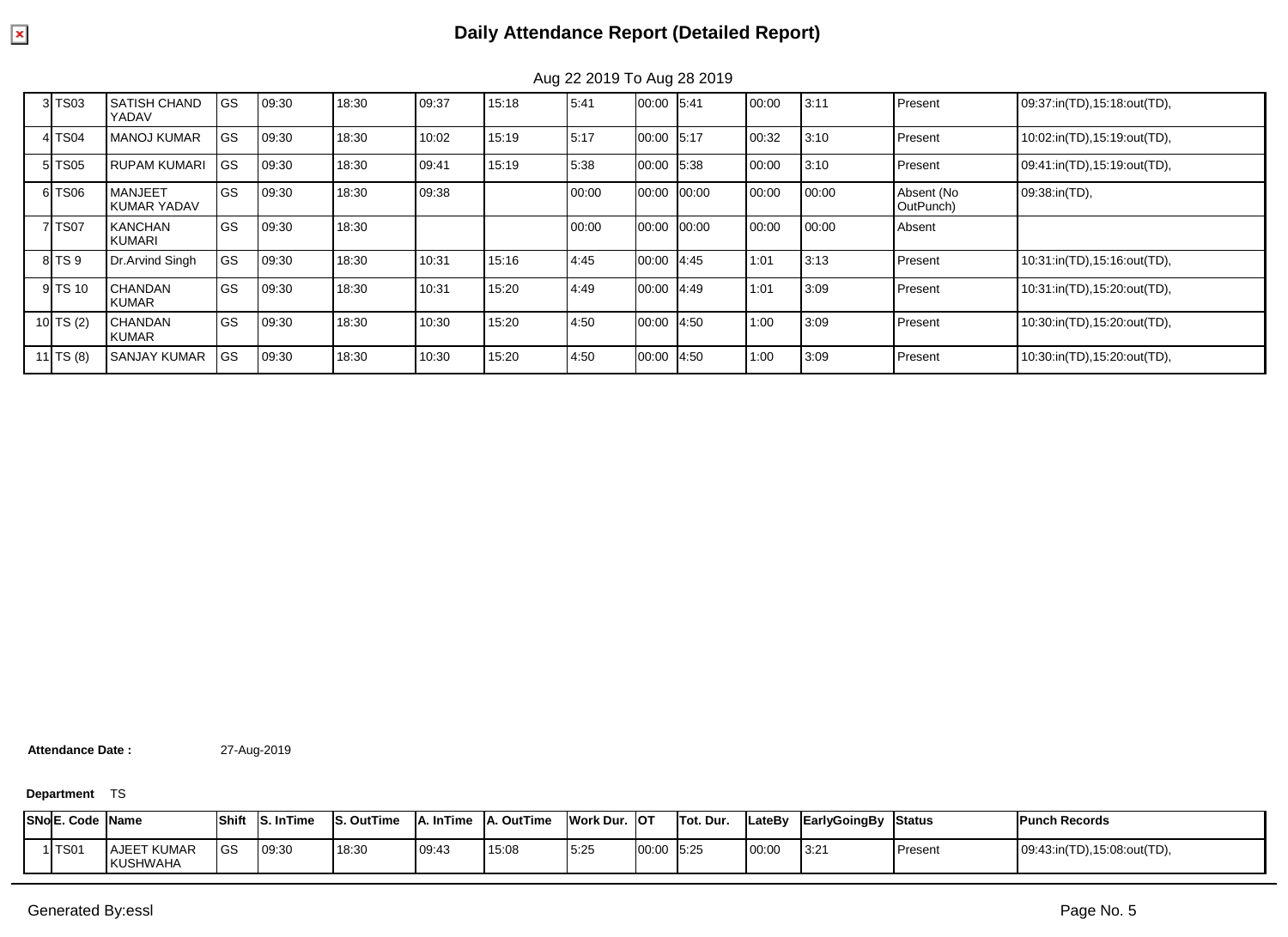| 2 TS02    | <b>PUSHKAR</b><br><b>BHARDWAJ</b> | GS | 09:30 | 18:30 | 09:18 | 14:59 | 5:30  | 00:00 5:30 |       | 00:00 | 3:30  | Present | 09:18:in(TD),14:59:out(TD), |
|-----------|-----------------------------------|----|-------|-------|-------|-------|-------|------------|-------|-------|-------|---------|-----------------------------|
| 3 TS03    | <b>SATISH CHAND</b><br>YADAV      | GS | 09:30 | 18:30 | 09:46 | 15:02 | 5:16  | 00:00 5:16 |       | 00:16 | 3:27  | Present | 09:46:in(TD),15:02:out(TD), |
| 4 TS04    | <b>MANOJ KUMAR</b>                | GS | 09:30 | 18:30 | 09:43 | 15:03 | 5:20  | 00:00 5:20 |       | 00:00 | 3:26  | Present | 09:43:in(TD),15:03:out(TD), |
| 5 TS05    | <b>RUPAM KUMARI</b>               | GS | 09:30 | 18:30 | 09:43 | 15:03 | 5:20  | 00:00 5:20 |       | 00:00 | 3:26  | Present | 09:43:in(TD),15:03:out(TD), |
| 6 TS06    | <b>MANJEET</b><br>KUMAR YADAV     | GS | 09:30 | 18:30 | 09:48 | 15:00 | 5:12  | 00:00 5:12 |       | 00:18 | 3:29  | Present | 09:48:in(TD),15:00:out(TD), |
| 7 TS07    | <b>KANCHAN</b><br><b>KUMARI</b>   | GS | 09:30 | 18:30 |       |       | 00:00 | 00:00      | 00:00 | 00:00 | 00:00 | Absent  |                             |
| 8 TS 9    | Dr. Arvind Singh                  | GS | 09:30 | 18:30 |       |       | 00:00 | 00:00      | 00:00 | 00:00 | 00:00 | Absent  |                             |
| 9 TS 10   | <b>CHANDAN</b><br><b>KUMAR</b>    | GS | 09:30 | 18:30 | 10:12 | 15:08 | 4:56  | 00:00 4:56 |       | 00:42 | 3:21  | Present | 10:12:in(TD),15:08:out(TD), |
| 10 TS (2) | <b>CHANDAN</b><br><b>KUMAR</b>    | GS | 09:30 | 18:30 | 10:12 | 15:08 | 4:56  | 00:00      | 4.56  | 00:42 | 3:21  | Present | 10:12:in(TD),15:08:out(TD), |
| 11 TS (8) | <b>SANJAY KUMAR</b>               | GS | 09:30 | 18:30 | 10:12 | 15:08 | 4:56  | 00:00 4:56 |       | 00:42 | 3:21  | Present | 10:12:in(TD),15:08:out(TD), |

Aug 22 2019 To Aug 28 2019

**Attendance Date :** 28-Aug-2019

**Department** TS

| SNoE. | . Code  Name     |                         | Shift | <b>S. In Time</b> | <b>OutTime</b><br>IS. | <b>InTime</b> | A. OutTime | Work Dur. | lot   | Tot. Dur. | <b>LateBy</b> | EarlyGoingBy | <b>Status</b>           | <b>IPunch Records</b> |
|-------|------------------|-------------------------|-------|-------------------|-----------------------|---------------|------------|-----------|-------|-----------|---------------|--------------|-------------------------|-----------------------|
|       | TS <sub>01</sub> | AJEET KUMAR<br>KUSHWAHA | lgs   | 09:30             | 18:30                 | 09:49         |            | 00:00     | 00:00 | 00:00     | 00:00         | 00:00        | Absent (No<br>OutPunch) | 09:49:in(TD),         |